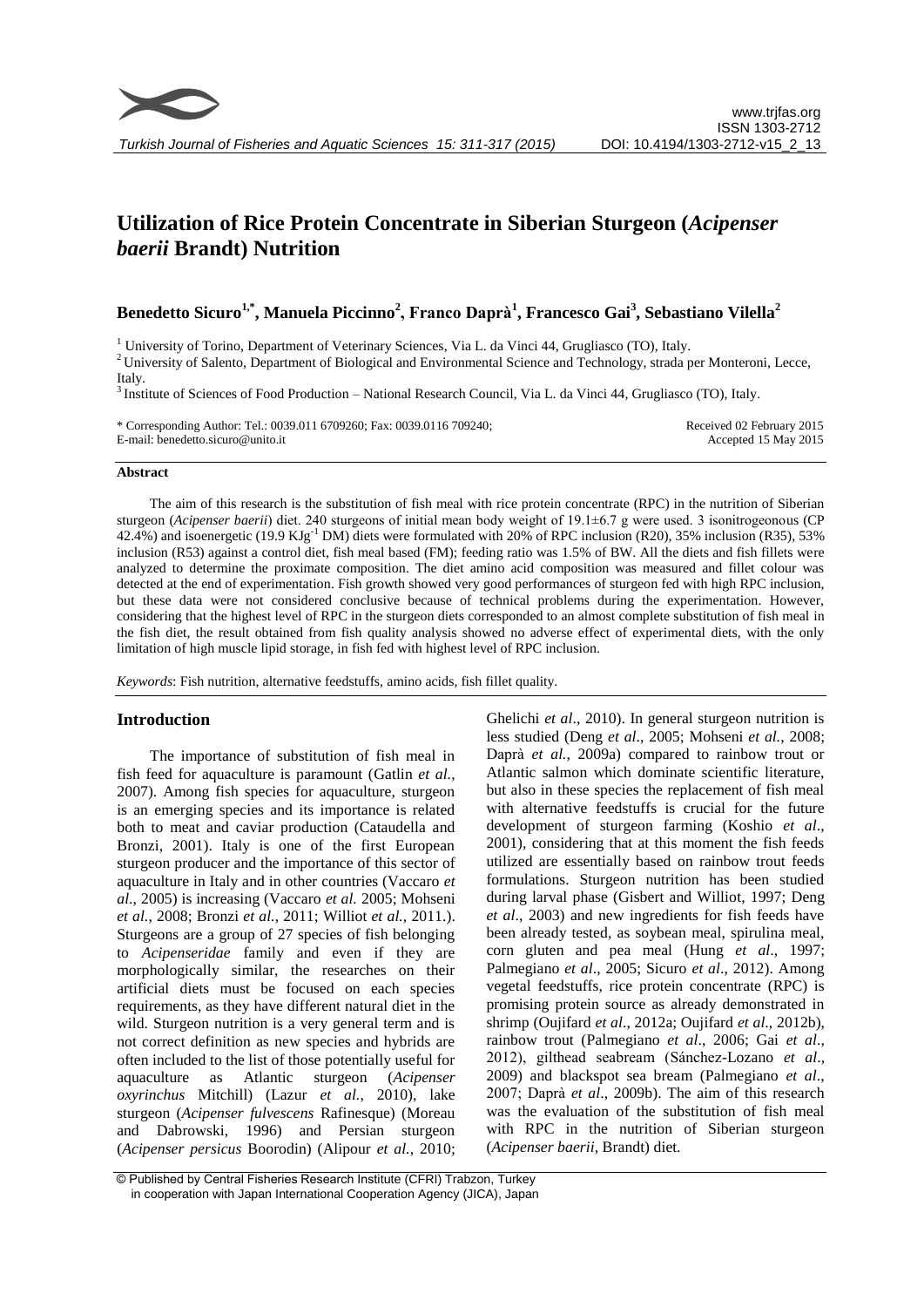# **Materials and Methods**

# **Experimental Plan**

The experimental design was balanced monofactorial with randomized blocks, four levels of treatment and four replicates (4x4). Fish diet was the experimental factor tested and a progressive inclusion of rice concentrate was tested.

# **Growth Trial**

The growth trial was conducted at the Experimental Station of Department of Animal Husbandry of the University of Turin. 240 Siberian sturgeon (*Acipenser baerii*) individually weighed and having a mean initial body weight of  $19.1\pm6.7$  g were randomly allotted to 16 tanks of 500 L volume, with a water flow rate of 6 L/min. The sturgeons were purchased by Cisliano sturgeon farm (Milan, NW Italy). Growth trial started June,  $23^{\text{rd}}$  2008 and finished October  $29<sup>th</sup>$  2008. During initial 2 weeks, fish were progressively fed with experimental diets. The fish were fed by hand (feeding ratio 1.5% of body weight (BW) six days per week, twice a day, at  $9:00$ and  $17$ :<sup>00</sup>. Fish were bulk–weighed fortnightly in order to adjust the feeding rate and individually at the end of the experiment.

#### **Diets**

Three experimental diet were formulated with 20% of rice protein concentrate (RPC) inclusion (RPC20), 35% inclusion (RPC35) and 53% inclusion (RPC53) against a control diet, fish meal based (FM). Diets analyzed by proximate composition according to standard methods (AOAC, 1995) showed that all diets were isonitrogeonous (CP 42.4% DM) and isoenergetic (19.9  $KJg^{-1}$  DM) (Table 1).

# **Sampling and Chemical Analysis**

At the end of experiment, in order to calculate the somatic indexes, 5 fish per tank, with a body weight close to the mean body weight, were sampled and killed by anaesthesia overdose. Hepatosomatic (HSI) and viscerosomatic (VSI) indexes were calculated as follows:

 $HSI = (liver/body$  in weight) x 100; VSI = (viscera/body in weight) x 100.

The dorsal muscle tissues from the same fish were sampled and frozen until the successive chemical determinations. All the diets and fish fillets were analyzed to determine the proximate composition according to standard methods (AOAC, 1995). The gross energy content was determined using an adiabatic calorimetric bomb (IKA C7000, Staufen, Germany). The total nitrogen content was determined using a nitrogen analyzer (Rapid N III, Elementar Analysensys-teme GmbH, Germany) according to the Dumas method and the crude protein was calculated as total N×6.25.

## **Amino Acid Composition**

The amino acid composition was measured by an amino acid analyser via acid hydrolysis using a Beckman System Gold HPLC system, according to standard analytical methods (AOAC, 1995) as described by Cavallarin *et al.* (2005).

**Table 1.** Ingredient and proximate composition of the experimental diets

|                               | Diets  |                   |              |                   |              |
|-------------------------------|--------|-------------------|--------------|-------------------|--------------|
| Ingredients (% dry weight)    | $RPC*$ | RPC <sub>20</sub> | RPC35        | RPC <sub>53</sub> | FM           |
| Herring meal                  |        | 360               | 205          | 20                | 570          |
| Rice concentrate meal         |        | 200               | 350          | 530               | 0            |
| Fish oil                      |        | 60                | 60           | 60                | 60           |
| Barley meal                   |        | 245               | 250          | 255               | 235          |
| Corn meal                     |        | 90                | 90           | 90                | 90           |
| Lignum sulphite               |        | 15                | 15           | 15                | 15           |
| Brewer's yeast                |        | 20                | 20           | 20                | 20           |
| Mineral mixture <sup>1</sup>  |        |                   |              |                   |              |
| Vitamine mixture <sup>2</sup> |        |                   |              |                   |              |
| Crude protein                 | 75.5   | $42.8 \pm 2$      | $42.5 \pm 4$ | $408 \pm 2$       | $43.5 \pm 1$ |
| Ether extract                 | 112    | $11.5 \pm 4$      | $11.4 \pm 1$ | $11.7 \pm 1$      | $11.1 \pm 1$ |
| Ash                           | 4.3    | $7.0 \pm 0.1$     | $5.8 \pm 1$  | $4.5 \pm 0.2$     | $9.8 \pm 3$  |
| Gross Energy $(KJg^{-1}DM)$   | 23.8   | $19.7 \pm 3$      | $20.2 \pm 4$ | $20.4\pm 0.4$     | $19.2 \pm 4$ |

<sup>1</sup> Mineral mixture (g or mg/kg diet): bicalcium phosphate 500 g, calcium carbonate 215 g, sodium salt 40 g, potassium chloride 90 g, magnesium chloride 124 g, magnesium carbonate 124 g, iron sulphate 20 g, zinc sulphate 4 g, copper sulphate 3 g, potassium iodide 4 mg, cobalt sulphate 20 mg, manganese sulphate 3 g, sodium fluoride 1g, (Granda Zootecnica, Cuneo, Italy).

<sup>2</sup> Vitamin mixture (IU or mg/kg diet): DL-a tocopherol acetate, 60 IU; sodium menadione bisulphate, 5 mg; retinyl acetate, 15000 IU; DLcholecalciferol, 3000 IU; thiamin, 15 mg; riboflavin, 30 mg; pyridoxine, 15 mg; B12, 0.05 mg; nicotinic acid, 175 mg; folic acid, 500 mg; inositol, 1000 mg; biotin, 2.5 mg; calcium panthotenate, 50 mg; choline chloride, 2000 mg (GrandaZootecnica, Cuneo, Italy).

\*from Palmegiano *et al.,* 2006, modified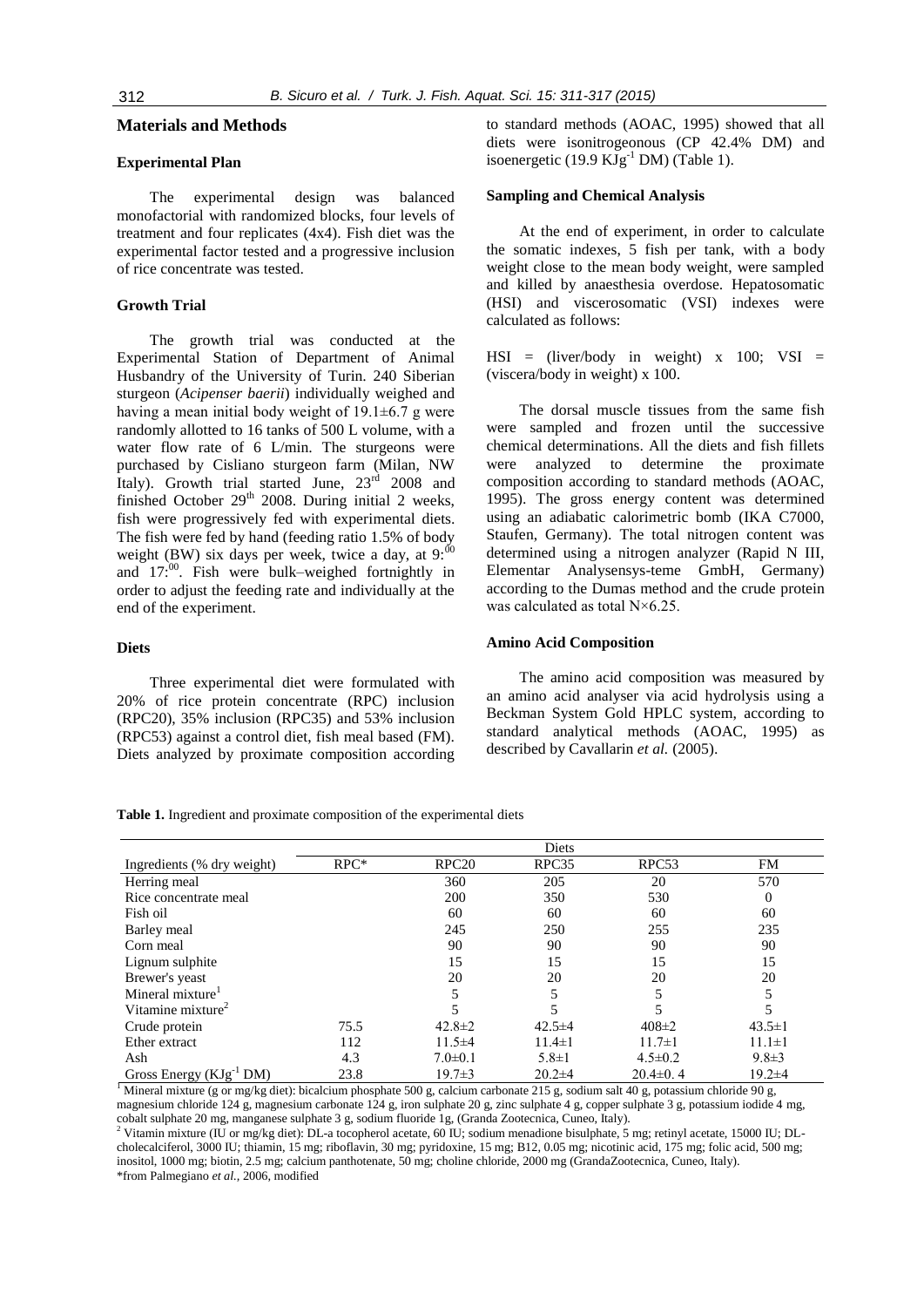## **Colour Detection on Fish Fillet**

On 5 intact right fillets, withdrawn at the moment of the analysis from whole fish stored at 1°C, colorimetric measurements were made using a bench colorimeter Chroma Meter CR-400 Konica Minolta Sensing (Minolta Sensing Inc, Osaka, Japan) in the CIELAB colour space (CIE, 1976). Measurements were performed at three sites (dorsal, ventral and caudal) and each measure was replicated twice. The lightness  $(L^*)$ , redness  $(a^*)$  and yellowness  $(b^*)$  were recorded, and the Chroma and Hue indices were calculated as Chroma  $[C^* = (a^*2 + b^*2)1/2]$  and Hue  $[H0 = \tan^{-1}(b^*/a^*)]$ . Chroma is related to the quantity of pigments and high values represent a more vivid colour and denote a lack of greyness. Hue is the attribute that permits colours to be classified as red, green, yellow, blue, and so on.

#### **Statistical analysis**

All data were analysed by one-way ANOVA using R software. After the ANOVA, differences among means were determined by the Duncan test, using the significant level of P<0.05 (Venables and Ripley 2002).

# **Results**

During this experimentation an high final mortality was registered, caused by technical reasons, for this reason productive results were measured but not analyzed. The water temperature during the growth trial was 17.4±1.1°C and dissolved oxygen of 7.5±0.8 mg/L. In the RPC53 diet the 96.5% of fish meal was substituted with RPC (Table. 1). The amino acid composition was similar between the diets, showing no deficiency respect to the fish meal diet

**Table 2.** Diet amino acid composition (% on the total)

|                 | <b>FM</b>       | RPC <sub>20</sub> | RPC35            | RPC53           |
|-----------------|-----------------|-------------------|------------------|-----------------|
| Aspartic acid   | $46.34 \pm 2.0$ | $42.97 \pm 3.5$   | $42.91 \pm 1.6$  | $43.03\pm6.4$   |
| Threonine       | $18.59 \pm 0.4$ | $16.72 \pm 1.1$   | $14.42 \pm 1.8$  | $17.36 \pm 0.5$ |
| Serine          | $18.68 \pm 2.9$ | $16.22 \pm 1.8$   | $13.94\pm3.3$    | $18.25 \pm 1.9$ |
| Glutamic acid   | $72.22 \pm 4.5$ | $71.71 \pm 2.6$   | $75.65 \pm 7.5$  | $82.54 \pm 3.0$ |
| Glicine         | $28.69 \pm 2.5$ | $22.72 \pm 2.8$   | $20.72 \pm 2.0$  | $20.53 \pm 1.3$ |
| Alanine         | $29.39 \pm 1.7$ | $23.41 \pm 0.4$   | $25.53 \pm 0.9$  | $22.06 \pm 0.7$ |
| Cysteine        | $4.34 \pm 1.9$  | $2.93 \pm 4.1$    | $3.26\pm4.6$     | $7.67 \pm 1.3$  |
| Valine          | $23.26 \pm 0.2$ | $23.22 \pm 5.9$   | $18.04 \pm 7.2$  | $25.48\pm4.1$   |
| Methionine      | $14.50 \pm 0.3$ | $15.23 \pm 4.4$   | $19.50 \pm 11.2$ | $11.91 \pm 0.7$ |
| Isoleucine      | $20.18 \pm 0.7$ | $16.05 \pm 0.9$   | $22.22 \pm 2.7$  | $16.50 \pm 0.5$ |
| Leucine         | $35.85 \pm 1.2$ | $32.88 \pm 2.1$   | $37.08 \pm 2.1$  | $35.34 \pm 3.8$ |
| Tyrosine        | $11.74 \pm 0.6$ | $13.08 \pm 0.8$   | $17.37 \pm 3.7$  | $17.36 \pm 0.9$ |
| Phenylalanine   | $16.11 \pm 2.5$ | $16.91 \pm 0.7$   | $21.11 \pm 4.5$  | $20.45 \pm 0.2$ |
| Histidine       | $12.64\pm3.2$   | $14.34 \pm 2.9$   | $8.72 \pm 2.3$   | $13.32 \pm 0.6$ |
| Lysine          | $38.00\pm4.8$   | $29.91 \pm 1.2$   | $20.24 \pm 5.8$  | $18.98 \pm 1.4$ |
| Arginine        | $27.34 \pm 8.6$ | $34.95 \pm 0.4$   | $43.18 \pm 11.4$ | $34.42 \pm 3.1$ |
| Proline         | $21.83 \pm 5.1$ | $25.32 \pm 11.4$  | $15.05 \pm 3.3$  | $22.50 \pm 5.6$ |
| EAA             | 235.9           | 223.6             | 230              | 215.8           |
| <b>NEAA</b>     | 203.8           | 195               | 188.9            | 211.9           |
| <b>EAA/NEAA</b> | 1.2             | 1.2               | 1, 2             | 1.0             |

 $EAA =$  total essential amino acids

NEAA = total not essential amino acids

mean±s.d on DM; n= 2

**Table 2a.** Comparison between diet amino acid composition and white sturgeon requirements (espressed as a percentage of total indispensable amino acid plus cystine and tyrosine)

|               | FM | RPC <sub>20</sub> | RPC35 | RPC <sub>53</sub> | W.S.R.   |
|---------------|----|-------------------|-------|-------------------|----------|
| Threonine     |    |                   | O     |                   | 9.7      |
| Valine        |    |                   |       | 12                | 9.7      |
| Methionine    |    |                   |       |                   | $6.6*$   |
| Isoleucine    |    |                   | 10    |                   | 8.8      |
| Leucine       | 16 |                   | 17    |                   | 12.5     |
| Phenylalanine | 12 | 14                | 18    | 18                | $15.5**$ |
| Histidine     | h  |                   |       |                   | n        |
| Lysine        |    | 14                |       |                   | 15.8     |
| Arginine      |    | 16                | 19    | 16                | 14       |

W.S.R. = white sturgeon requirement (Ng *et al*., 1995)

methionine and cystine

\*\* phenylalanine and tyrosine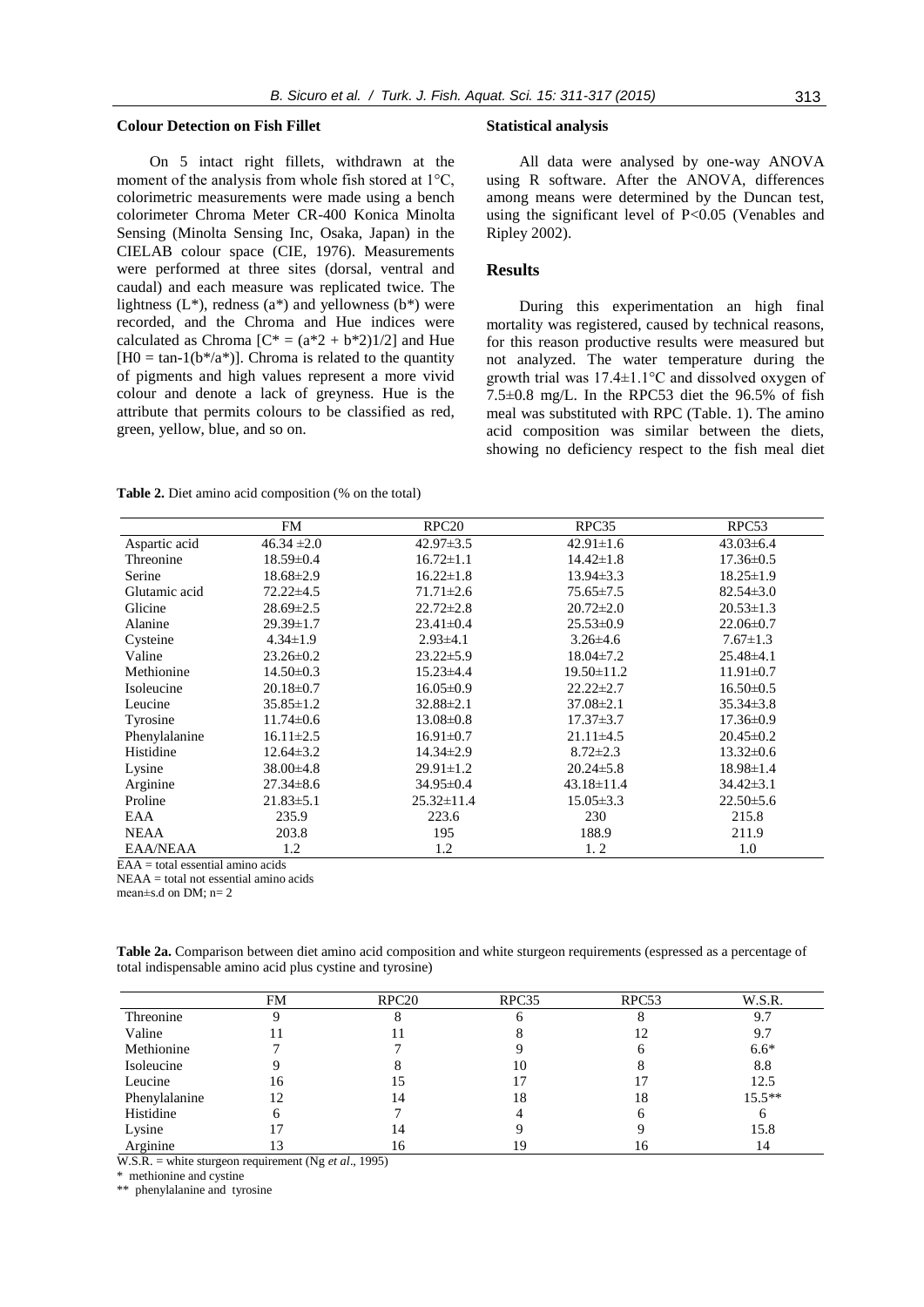(Table 2) and comparing with the amino acid requirements of white sturgeon (Ng and Hung 1995) a Lysine deficiency was observed, proportional with RPC dietary inclusion (Table 2a). Proximate and fatty acid composition of RPC (Table 1, Table 5), showed high protein content and high presence of PUFA, in particular linoleic and oleic acid. From the point of view of quality of product, the RPC inclusion caused a noticeable fillet fat deposition in the group with highest inclusion (RPC53) where the fat quantity was double respect to the control group (Table 3). This noticeable difference in fat deposition between experimental groups also influenced the gross energy content of final product. Fillet protein content was affected by RPC inclusion, interestingly the higher protein content was found in the experimental groups with intermediate RPC dietary inclusion, respectively the RPC20 and RPC35 groups (Table 3). Somatic indexes indicated that liver size significantly increased in the RPC53 group (Table 4), this fact is related to a fat deposition similarly to fillet. Colour analyses on fish fillets showed differences in some parameters measured in this experimentation between experimental treatments (Table 5), in particular a\*, b\*, Chroma and Hue\* showed statistically significant differences. Chroma, a\* and b\* differences in sturgeon fillet were proportional to RPC inclusion in fish diets.

# **Discussion**

## **Diets and Fish Growth**

The substitution of fish meal with RPC in Siberian sturgeon followed the encouraging results previously obtained in other fish species (Palmegiano *et al.,* 2006; Palmegiano *et al.,* 2007). RPC contains 75.5% of protein of high biological value and fatty acid composition is characterized by an high percentage of n6 – PUFA (Palmegiano *et al*., 2006). Other vegetal concentrates have been included in sturgeon diet in the past, as soybean concentrate (Koshio *et al*., 2001) and considering the importance of amino acid requirements (Kaushik and Seiliez, 2010; Gershanovich and Kiselev, 1993; Ng and Hung, 1995), often the inclusion was coupled with supplemental crystalline amino acids. In this experimentation, dietary amino acid supplementation was not necessary and the diet amino acid composition was comparable with that of previous research with RPC in blackspot sea bream (Palmegiano *et al*., 2007) and in rainbow trout

**Table 3.** Fish fillet proximate analysis

|                                                                               | Crude protein (% dry<br>weight) | Crude fat (% dry weight)   | Ash (% dry weight)         | Gross energy ( $MJ$ kg <sup>-1</sup><br>dry weight) |  |
|-------------------------------------------------------------------------------|---------------------------------|----------------------------|----------------------------|-----------------------------------------------------|--|
| RPC20                                                                         | $16.1 \pm 1.1^{\text{a}}$       | $3.6 \pm 0.1$ °            | $11.2 \pm 0.5^{\text{a}}$  | $22.54 \pm 0.1^{\circ}$                             |  |
| RPC <sub>35</sub>                                                             | $15.3 \pm 1.8^b$                | $4.8 \pm 1.8^{b}$          | $9.2 \pm 0.3$ <sup>c</sup> | $24.32\pm0.6^{ab}$                                  |  |
| RPC <sub>53</sub>                                                             | $14.3 \pm 0.5^{\circ}$          | $6.4 \pm 1.6^{\circ}$      | $8.7 \pm 0.2$ <sup>c</sup> | $24.83 \pm 0.9^a$                                   |  |
| <b>FM</b>                                                                     | $14.9 \pm 1.1$ <sup>c</sup>     | $3.2 \pm 1.1$ <sup>d</sup> | $10.2 \pm 0.1^b$           | $20.44 \pm 0.4^{\circ}$                             |  |
| In the columns, different letters mean statistical difference at $P \le 0.05$ |                                 |                            |                            |                                                     |  |

 $n = 3$ ; values are means $\pm$ S.D.

**Table 4.** Principal fatty acid in RPC

| Fatty acid (%)       | RPC             |  |
|----------------------|-----------------|--|
| C16:0                | $23.3 \pm 0.04$ |  |
| $C18:1 n-9$          | $34.8 \pm 0.1$  |  |
| $C18:2 n-6$          | $34.4 \pm 0.13$ |  |
| $\Sigma$ of SFA      | $26.7 \pm 0$    |  |
| $\Sigma$ of MUFA     | $34.8 \pm 0.1$  |  |
| $\Sigma$ of PUFA n-3 | $3.6 \pm 0.07$  |  |
| $\Sigma$ of PUFA n-6 | $34.4 \pm 0.07$ |  |
| $n - 3/n - 6$        | 0.10            |  |

\* Palmegiano *et al.* 2006, modified.

#### **Table 5.** Colour measurement in fillet

| Diet              |                 |                        |                            | Chroma                      | Hue                           |
|-------------------|-----------------|------------------------|----------------------------|-----------------------------|-------------------------------|
| FM                | $54.62\pm4.3$   | $1.95 \pm 1.4^{\circ}$ | 6.71 $\pm 2.7^{\circ}$     | $7.06 \pm 2.8$ <sup>p</sup> | $73.50 \pm 9.7^{\circ}$       |
| RPC20             | $55.48 \pm 1.7$ | $10 \pm 1.8^{\circ}$   | $7.67 \pm 2.4^{\circ}$     | $7.88 \pm 2.6^{\circ}$      | 36.98 $\pm$ 74.6 <sup>b</sup> |
| RPC <sub>35</sub> | 55.64 $\pm 2.5$ | $2.28 \pm 1.5^b$       | $10.89 \pm 2.3^{\text{a}}$ | $11.18 \pm 2.5^{\circ}$     | $78.75 \pm 5.8^{\circ}$       |
| RPC <sub>53</sub> | $55.62 \pm 3.9$ | 3.68 $\pm 2.4^{\circ}$ | $10.55 \pm 3.3^{\circ}$    | $11.34 \pm 3.5^{\circ}$     | $71.20 \pm 10.3^{\circ}$      |

In the columns, different letters mean statistical difference at  $P\leq 0.05$ . (n=15; mean $\pm$ SD)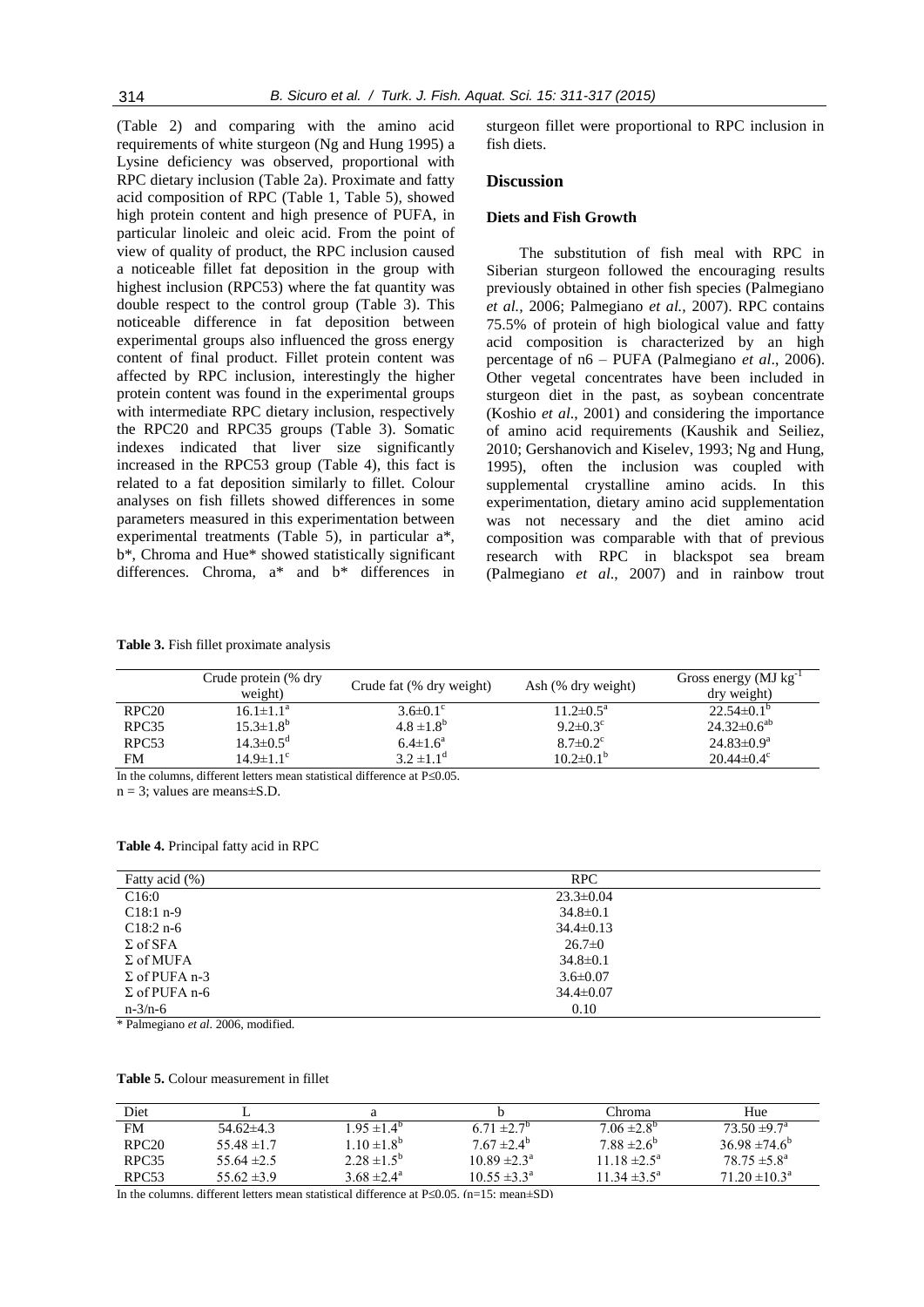(Palmegiano *et al*., 2006). Moreover, observing the single amino acid content in the diet, an apparent deficiency of lysine is observable respect White sturgeon (Ng and Hung*,* 1995), that did not affect Siberian sturgeon growth, thus confirming differences between sturgeon species requirements. Unfortunately, an accidental mortality that was registered during the experimentation made us extremely cautious about the interpretation of fish growth data, however at the end of experimentation a better growth was visible in the fish fed with highest inclusion of RPC. In the previous researches on RPC utilization in fish nutrition conducted by our group in rainbow trout, we found that the progressive RPC inclusion in rainbow trout diets (Palmegiano *et al*., 2006) caused a proportional decrease in productive parameters and quality of product and in rainbow trout the maximum inclusion level suggested was 20%. Interestingly, in this research the maximum level of RPC inclusion in sturgeon diet was 53 % and at this level the dietary protein was almost completely RPC protein. Even if we decided to not analyze productive results, we interestingly observed that the specific growth rate (SGR) was 5 times better than the case of white sturgeon (*A. transmontanus*) (Gawlicka *et al.*, 2002), and the productive parameters were also better than Beluga sturgeon (Hosseini *et al*., 2010; Ta'ati *et al*., 2011), "AL" hybrid sturgeon (Sicuro *et al.* 2012), hybrid sturgeon (*Acipenser schrenckii* x *Huso dauricus*) (Qiyou X. *et al.,* 2011) and white sturgeon (Lin *et al*., 1997).

#### **Quality of Product and Somatic Indexes**

Considering fillet proximate composition, it is clear that the high inclusion of RPC caused relevant fat deposition in fillet. Siberian sturgeon fed the diet containing highest RPC inclusion levels had greater deposition of body fat. Dietary RPC resulted in high lipogenic effect in Siberian sturgeon. In general, body composition analyses were in accordance with the results of earlier researches on sturgeon, such as hybrid sturgeon (Guo *et al*., 2011) and *Acipenser transmontanus* (Hung *et al*., 1997; Gawlicka *et al*., 2002). Sturgeon hepatosomatic and viscerosomatic indexes in this study were comparable with that in other researches on sturgeon and other fish. The RPC53 diet caused the greater increase of HSI, but this increase was lower than those obtained, in a previous experimentations, for sturgeons fed a diet containing 30% gelatinized starch (Kaushik *et al.* 1989) and 35% of glucose in the diet (Fynn-Aikins *et al*., 1993). Considering the clear fish – meal sparing effect of proposed diets, the effect on quality of final product should be more carefully investigated in the future, in fact the fat deposition in sturgeon fed the higher RPC inclusion was more than double respect sturgeons fed the fish meal based diet.

#### **Colour**

Fish fillet colour is of great importance from the commercial point of view, being directly associated with the product acceptance by the consumers (Izquierdo *et al*., 2005). Several researches have shown that dietary vegetal pigments, in particular those coming from corn based ingredients are deposited into the flesh of fish, causing a yellow coloration (Liu *et al*., 2004). Higher b\* values in fillets of rainbow trout fed diets containing corn gluten have been reported (Liu *et al.* 2004), compared to fillets of fish fed wheat gluten, soy protein concentrate, or fish meal diets. As regard as RPC inclusion in fish diet, a slight alteration of fillet colour was observed in our previous study in rainbow trout and in this experimentation comparable colour alteration was noticed, in particular in the yellow coloration. In the measurement of fish flesh colour, the a\* value represents the redness and the b\* value represents the yellowness of the sample (Norris and Cunningham, 2004). In this experimentation the intensity of yellow coloration of sturgeon flesh was proportional to RPC inclusion in the diet. Lightness (L\* value) did not show any difference between experimental treatments.

Considering the optimal RPC amino acid composition, the inclusion of RPC in feedstuff for Siberian sturgeon nutrition was successful even if the fish growth results need to be confirmed. In conclusion, considering that the highest level of inclusion of RPC utilized in this experimentation corresponded to an almost complete substitution of fish protein with RPC protein, these results showed interesting perspectives of RPC inclusion in sturgeon artificial feeds, even if the effect on muscle lipid storage should be clarified.

## **Acknowledgements**

The authors sincerely thank Mrs. Chiara Bianchi and Dr. Lidia Sterpone for their excellent technical assistance during laboratory analysis. We thanks Prof. Zoccarato for giving us the possibility to use the facilities of experimental centre of Animal Husbandry Department, Agriculture faculty of Torino. We thank Dr. Prearo of State Veterinary Institute for the melamine fillet analyses.

## **References**

- Alipour, H.J., Shabanpoor, B., Shabani, A. and Mahoonak, A.S. 2010. Effects of cooking methods on physicochemical and nutritional properties of Persian sturgeon *Acipenser persicus* fillet. International Aquatic Research, 2: 15-23.
- A.O.A.C. 1995. Official Methods of Analysis, 15<sup>th</sup> ed. Association of Official Analytical Chemists, Washington, D.C.
- Bronzi, P., Rosenthal, H. and Gessner, J. 2011. Global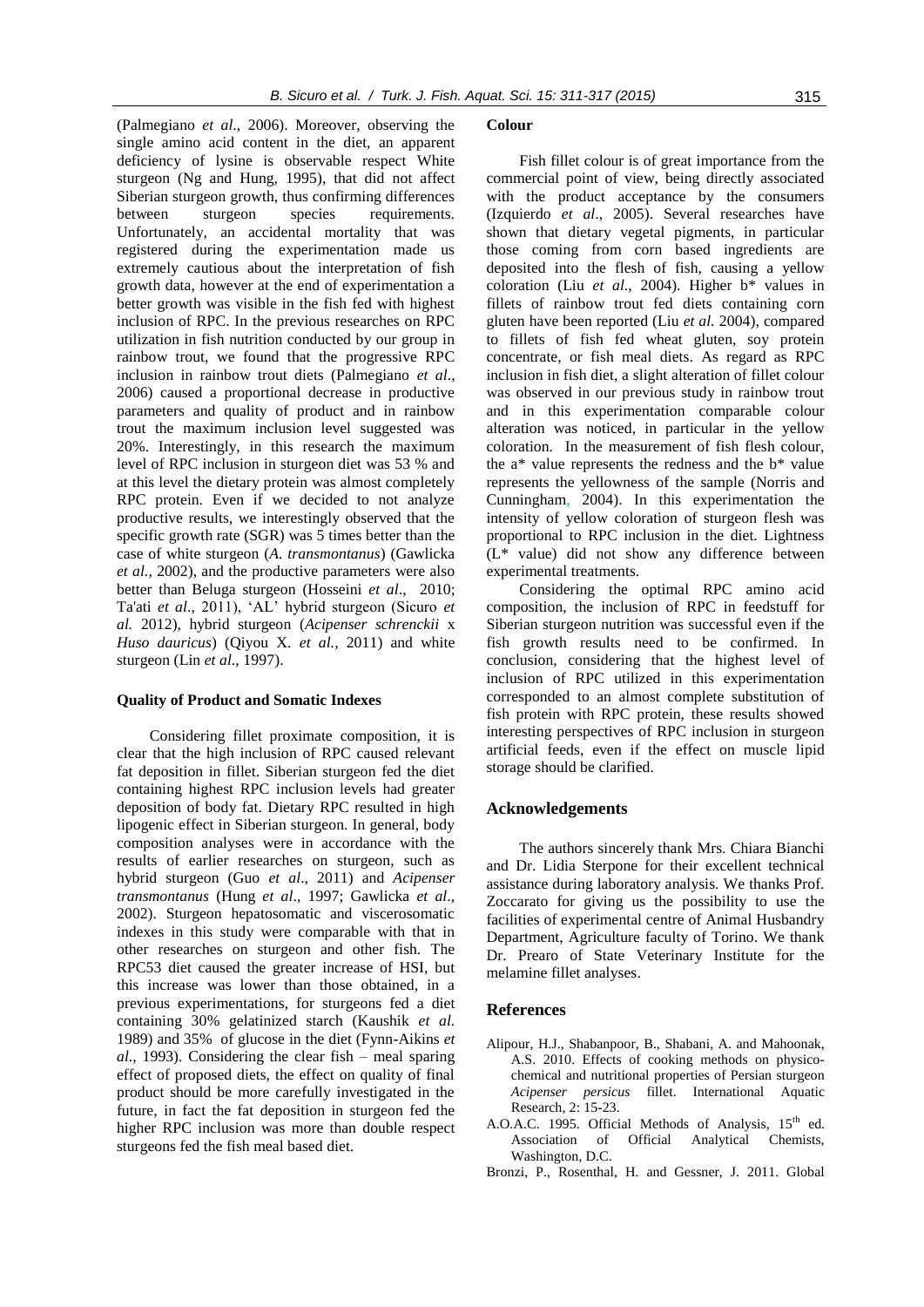sturgeon aquaculture production: an overview. Journal of Applied Ichthyology, 27: 169–175. doi: 10.1111/j.1439-0426.2011.01757.x

- 
- Cataudella, S. and Bronzi, P. 2001. AA. VV. Acquacoltura Responsabile, Verso le produzioni acquatiche del terzo millennio, Ed. Unimar-Uniprom, 683 pp.
- Cavallarin, L., Antoniazzi, A., Borreani, G. and Tabacco, E. 2005. Effects of wilting and mechanical conditioning on proteolysis in sainfoin (*Onobrychis viciifolia* Scop) wilted herbage and silage. Journal of Science Food and Agriculture, 85: 831–838. doi: 10.1002/jsfa.2022
- Daprà, F., Gai, F., Costanzo, M.T., Maricchiolo, G., Micale, V., Sicuro, B., Caruso, G., Genovese, L. and Palmegiano, G.B. 2009a. Rice protein concentrate meal as a potential dietary ingredient in practical diets for blackspot seabream (Pagellus bogaraveo): histological and enzymatic investigation. Journal of Fish Biology 17: 773-789. doi: 10.1111/j.1095-8649.2008.02157.x
- Daprà, F., Gai, F., Palmegiano, G.B., Sicuro, Falzone, M., Cabiale, K. and Galloni, M. 2009b. Siberian sturgeon (*Acipenser baerii*, Brandt JF 1869) pancreas. International Aquatic Research, 3: 15-43
- Deng, D.F., Koshio, S., Yokoyama, S., Bai, S.C., Shao, Q., Cui, Y. and Hung, S.S.O. 2003. Effects of feeding rate on growth performance of white sturgeon (*Acipenser transmontanus*) larvae. Aquaculture, 217: 589–598. doi: 10.1016/S0044-8486(02)00461-1
- Deng, D.-F., Hemre, G., Storebakken, T., Shiau, S. and Hung, S.S.O. 2005. Utilization of diets with hydrolyzed potato starch, or glucose by juvenile white sturgeon (*Acipenser transmontanus*), as affected by Maillard reaction during feed processing. Aquaculture, 248: 103- 109. doi: 10.1016/j.aquaculture.2005.04.010
- Fynn-Aikins, K., Hung, S.S.O. and Hughes, S.G. 1993. Effects of feeding a high level of D-glucose on liver function in juvenile white sturgeon (*Acipenser transmontanus*). Fish Physiology and Biochemistry, 2: 317-325. doi: 10.1007/BF00004416
- Gai, F., Gasco, L., Daprà, F., Palmegiano, G.B. and Sicuro, B. 2012. Enzymatic and Histological Evaluations of Gut and Liver in Rainbow Trout, Oncorhynchus mykiss, Fed with Rice Protein Concentrate-based Diets. Journal of the World Aquaculture Society, 43: 218-229. doi: 10.1111/j.1749-7345.2012.00557.x
- Gatlin, D.M, Barrows, F.T, Brown, P., Dabrowski, K., Gaylord, TG., Hardy, R. W., Herman, E., Hu, G., Krogdahl, A., Nelson, R., Overturf, K., Rust, M., Sealey, W., Skonberg, D., Souza, E.J, Stone, D., Wilson, R. and Wurtele, E. 2007. Expanding the utilization of sustainable plant products in aquafeeds: A Review. Aquaculture Research, 38: 551-579. doi: 10.1111/j.1365-2109.2007.01704.x
- Gawlicka, A., Herold, M.A., Barrows, F.T., de la Noue, J. and Hung, S.S.O. 2002. Effects of dietary lipids on growth, fatty acid composition, intestinal absorption and hepatic storage in white sturgeon (*Acipenser transmontanus* R.) larvae. Journal of Applied Ichthyology, 18: 673–681. doi: 10.1046/j.1439- 0426.2002.00371.x
- Gershanovich, A.D. and Kiselev, G.A. 1993. Growth and haematological response of sturgeon hybrids Russian sturgeon (*Acipenser gueldenstaedti brandt*) x beluga (*Huso huso* L.) to protein and lipid contents in the diet. Comparative Biochemistry and Physiology A, 3: 581- 589. doi: 10.1016/0300-9629(93)90257-5

Ghelichi, A., Makhdoomi, N., Jorjani, S. and Taheri, A.

2010. Effect of water temperature on the timing of initial feeding of Persian sturgeon *Acipenser persicus* larvae. International Aquatic Research, 2: 113-119.

- Gisbert, E. and Williot, P. 1997. Larval behaviour and effect of the timing of initial feeding on growth and survival of Siberian sturgeon (*Acipenser baerii*) larve under small scale hatchery production. Aquaculture, 156: 63- 76. doi: 10.1016/S0044-8486(97)00086-0
- Guo, Z., Zhu, X., Liu, J., Han, D., Yang, Y., Xie, S. and Lan, Z. 2011. Dietary lipid requirement of juvenile hybrid sturgeon, *Acipenser baerii* x *A. gueldenstaedtii*. Journal of Applied Ichthyology, 27: 743–748. doi: 10.1111/j.1439-0426.2010.01633.x
- Hosseini, S.V., Kenari A.A., Regenstein, J.M., Rezaei, M., Nazari, R.M., Moghaddasi, M., Kaboli S.A. and Grant A.A.M. 2010. Effects of alternative dietary lipid sources on growth performance and fatty acid composition of beluga sturgeon, *Huso huso*, juveniles. Journal of World Aquaculture Society, 41: 471-489. doi: 10.1111/j.1749-7345.2010.00389.x
- Hung, S.S.O., Storebakken, T., Cui, Y., Tian, L. and Einen, O. 1997. High-energy diets for white sturgeon (*Acipenser transmontanus* Richardson). Aquaculture Nutrition, 3: 281–286. doi: 10.1046/j.1365-2095.1997. 00047 x
- Izquierdo, M.S., Montero, D., Robaina, L., Caballero, M.J., Rosenlund, G. and Ginés, R. 2005. Alterations in fillet fatty acid profile and flesh quality in gilthead seabream (*Sparus aurata*) fed vegetable oils for a long term period. Recovery of fatty acid profiles by fish oil feeding. Aquaculture, 250: 431-444.
	- doi: 10.1016/j.aquaculture.2004.12.001
- Kaushik, S. and Seiliez, I. 2010. Protein and amino acid nutrition and metabolism in fish: current knowledge and future needs. Aquaculture Research, 41: 322-332. doi: 10.1111/j.1365-2109.2009.02174.x
- Kaushik, S.J., Luquet, P., Blanc, D. and Paba, A. 1989. Studies on the nutrition of Siberian sturgeon, *Acipenser baerii*, I Utilization of digestible carbohydrates by sturgeon. Aquaculture, 76: 97-107. doi: 10.1016/0044- 8486(89) 90254-8
- Koshio, S., Obama, M., Ishikawa, M., Teshima, S. and Hung, S.S.O. 2001. Utilization of soybean protein and crystalline amino acid for white sturgeon *Acipenser transmontanus*. In: Aquaculture 2001: Book of Abstracts., 143 J.M Parker Coliseum Louisiana State University, World Aquaculture Society, Baton Rouge LA, USA, 339 pp.
- Lazur, A.M., Markin, E. and Van Heukelem, W. 2010. Initial evaluation of various foods and diets in feed training wild-caught Atlantic sturgeon (*Acipenser oxyrinchus oxyrinchus*) onto a commercial diet. Journal of Applied Ichthyology, 26: 420–423. doi: 10.1111/j.1439-0426.2009.01363.x
- Lin, J., Cui, Y., Hung, S.O.S. and Shiau, S. 1997. Effect of feeding strategy and carbohydrates source on carbohydrate utilization by white sturgeon (*Acipenser transmontanus*) and hybrid tilapia (*Oreochromis niloticus* x O. *aureus*). Aquaculture, 148: 201-211. doi: 10.1016/S0044-8486(96)01420-2
- Liu, K.K.M., Barrows, F.T., Hardy, R.W. and Dong, F.M. 2004. Body composition, growth performance, and product quality of rainbow trout (*Oncorhynchus mykiss*) fed diets containing poultry fat, soybean/corn lecithin, or menhaden oil. Aquaculture, 238: 309–328. doi: 10.1016/j.aquaculture.2004.03.002